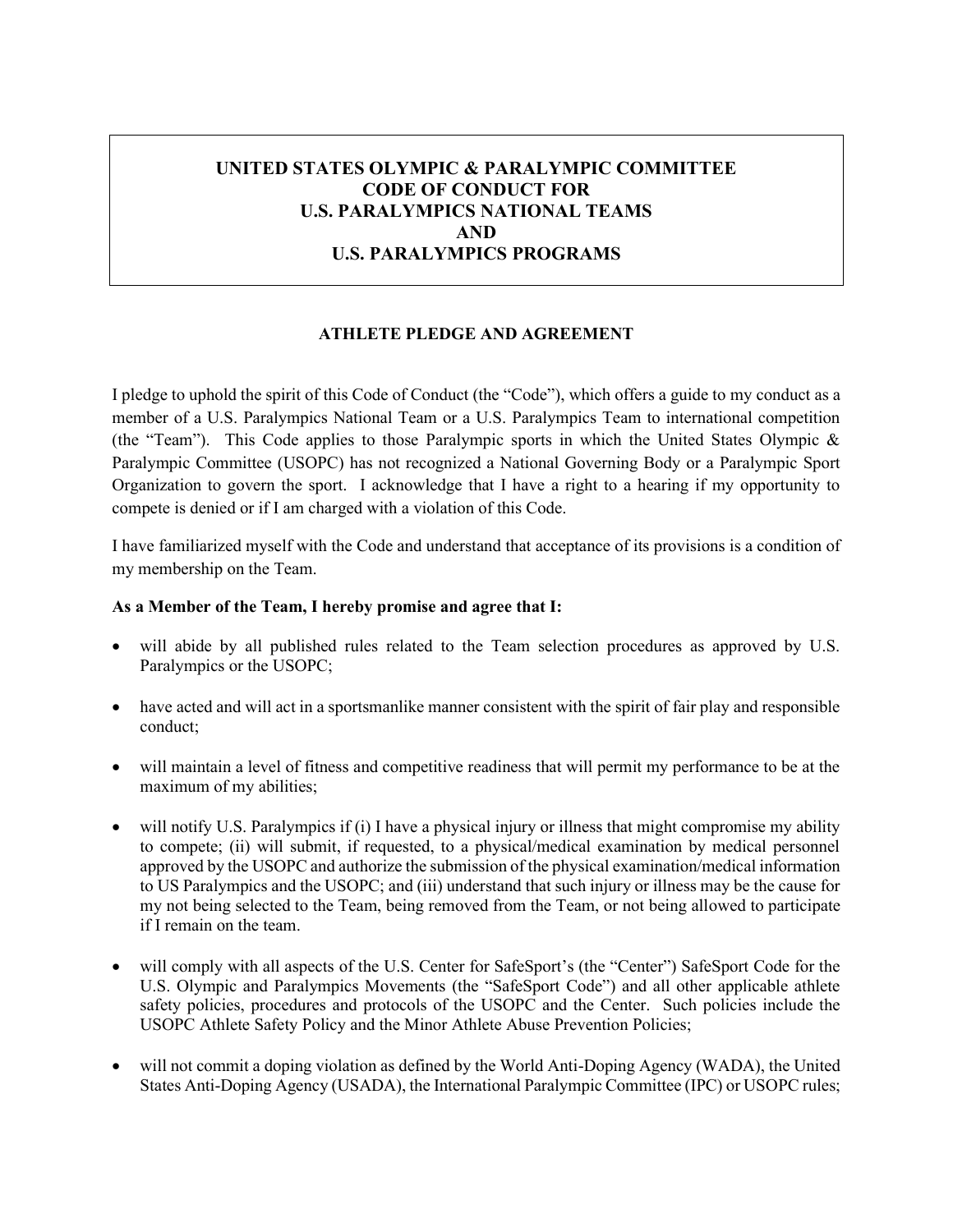- am not currently provisionally suspended or serving a period of ineligibility for a doping violation and/or do not have a pending or unresolved doping charge;
- will immediately notify the USOPC at [athlete.safety@usoc.org](mailto:athlete.safety@usoc.org) if I have any (a) unresolved allegations of SafeSport Code violations, (b) participation restriction, safety plan(s), temporary measure(s) and/or sanction(s);
- will not engage in any conduct that is criminal under any laws applicable to me, including, but not limited to laws governing the possession and use of drugs and alcohol and providing of drugs to any person and of alcohol to minors; and I have the affirmative duty to disclose my criminal history to the USOPC. Failing to disclose, or intentionally misrepresenting, an arrest, plea, or conviction is grounds for disciplinary action regardless of when the offense is discovered or occurred;
- will not participate or assist in any gambling or betting activities associated with any event related to my sport or my participation;
- am eligible to compete under the rules of the IPC and its pertinent committees, and its pertinent member organizations and under the rules of the USOPC;
- am in possession of a valid U.S. passport, that will not expire prior to six months following the conclusion of any international competition, should I be chosen for an international team that requires a passport;
- will refrain from conduct detracting from my ability or that of my teammates to attain peak performance;
- will respect the property of others whether personal or public;
- will maintain a level of personal hygiene and cleanliness appropriate to respect my teammates;
- will respect members of my Team, other teams, spectators and officials, and engage in no form of discriminatory behavior nor in any form of verbal, physical or sexual harassment or abuse;
- will follow the Team rules, whether set by Team leadership or adopted by consensus, including by way of example, rules regarding curfew and required attendance at Team meetings;
- agree to wear the uniforms approved by U.S. Paralympics at official activities sponsored by the USOPC or U.S. Paralympics as directed by U.S. Paralympics staff, and I agree to compete in the U.S. Paralympics-approved Team uniform, where such a uniform is provided, in competitions at which I am supported by U.S. Paralympics. I agree to wear the names and logos of U.S. Paralympics sponsors, suppliers and licensees on Team competition wear, other uniforms and casual wear as provided by U.S. Paralympics. I agree to not alter any Team uniform, either by removing or obstructing the names or logos of U.S. Paralympics sponsors, suppliers and licensees or by adding patches, stickers, or other means of displaying unauthorized names, logos or messages;
- agree to not demean or defame the USOPC, U.S. Paralympics or its sponsors, their names, logos, marks, products or services. I acknowledge that endorsing and supporting U.S. Paralympics sponsors through my actions and words reflects well on the team and on those supporting the team.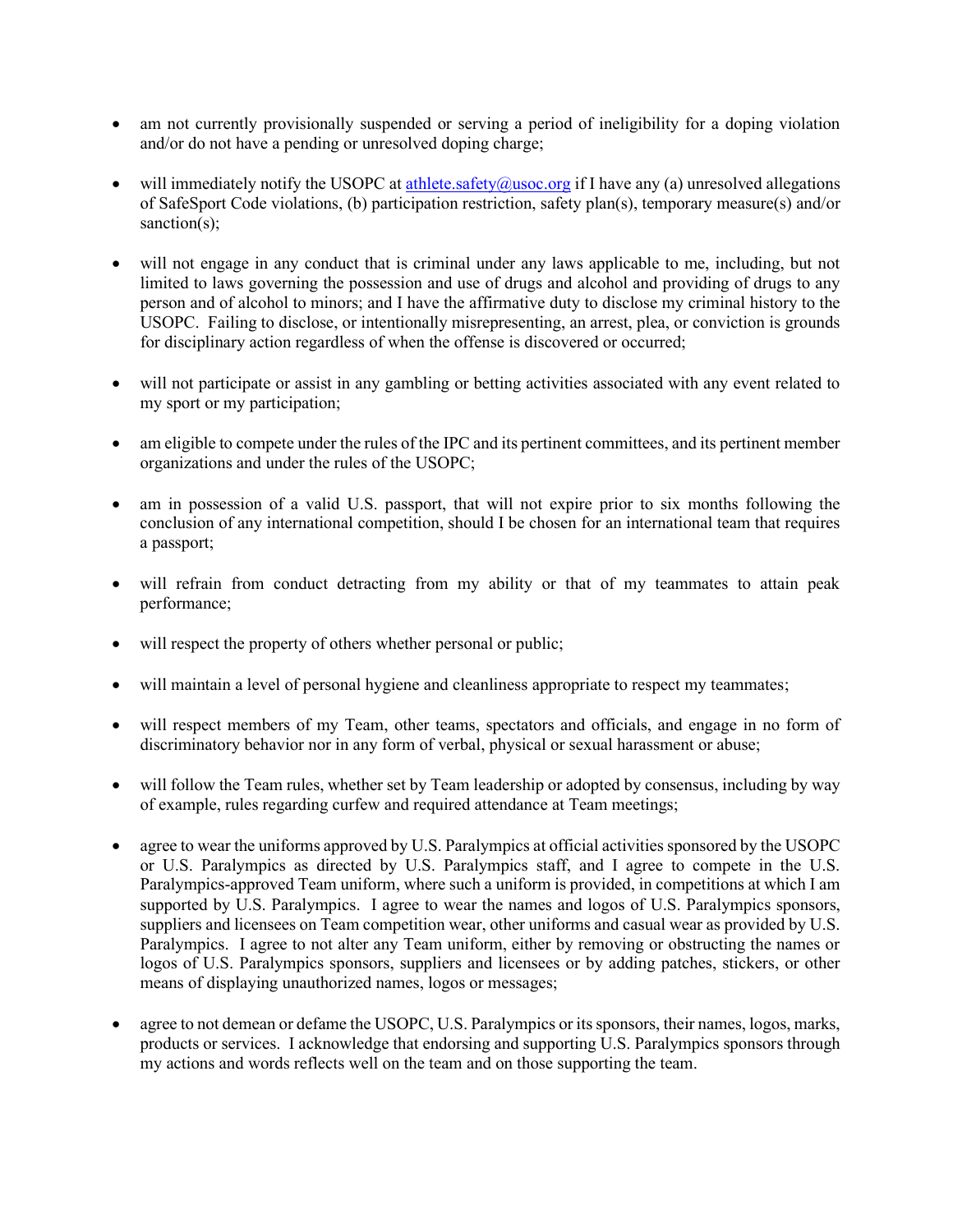- agree to be filmed, videotaped and photographed, and to have my image and voice otherwise recorded, in any media, during any event I am attending under the auspices of the USOPC or U.S. Paralympics, by U.S. Paralympics official photographer(s), film crew(s) and video crew(s), and by any other entity authorized by U.S. Paralympics, under the conditions specified by U.S. Paralympics. I hereby grant U.S. Paralympics the irrevocable, perpetual, fully paid-up, worldwide right and license to use, and to authorize third parties to use, in all media, my name, picture, likeness, voice and biographical information for: (1) news and information purposes, (2) promotion of the Paralympic movement and the specific competition(s) in which I compete, (3) promotion of the Team, and (4) promotion of U.S. Paralympics and the USOPC ; in no event may U.S. Paralympics or the USOPC use or authorize the use of my name, picture, likeness, voice and biographical information for the purpose of trade, including any use in a manner that would imply an endorsement of any company, product, or service, without my written permission;
- will not use or authorize the use of photographs, films or videos of myself in my USOPC or Paralympic Team apparel or equipment or the use of any USOPC or U.S. Paralympics logo for the purpose of trade, promotion, fundraising or on merchandise, without the prior written consent of U.S. Paralympics;
- will abide by the rules of the IPC or other Paralympic international federation concerning allowable trademark identification on clothing and equipment worn or used in competition or on my body (such as visible tattoos).
- will be responsible for payment of all legal fees and expenses if I require legal representation because I am accused of a doping violation or criminal misconduct, or if for any other reason I require the services of an attorney;
- will act in a way that will bring respect and honor to myself, my teammates, the Team, U.S. Paralympics, the USOPC, and the United States; and
- will remember that at all times I am an ambassador for my sport, my country and the Paralympic Movement.

# **ATHLETE OMBUDSMAN**

I may contact the USOPC Athlete Ombudsman, at 719.866.5000 or [ombudsman@usathlete.org](mailto:ombudsman@usathlete.org) for further information regarding my rights under this Code that are not answered by U.S. Paralympics.

# **PARTICIPANT AFFIRMATION**

I have read and accept this Code of Conduct. I agree to the rules, guidelines, jurisdiction and procedures stated in these documents as a condition of being a member of the Team.

Signature Date

Name (Print)